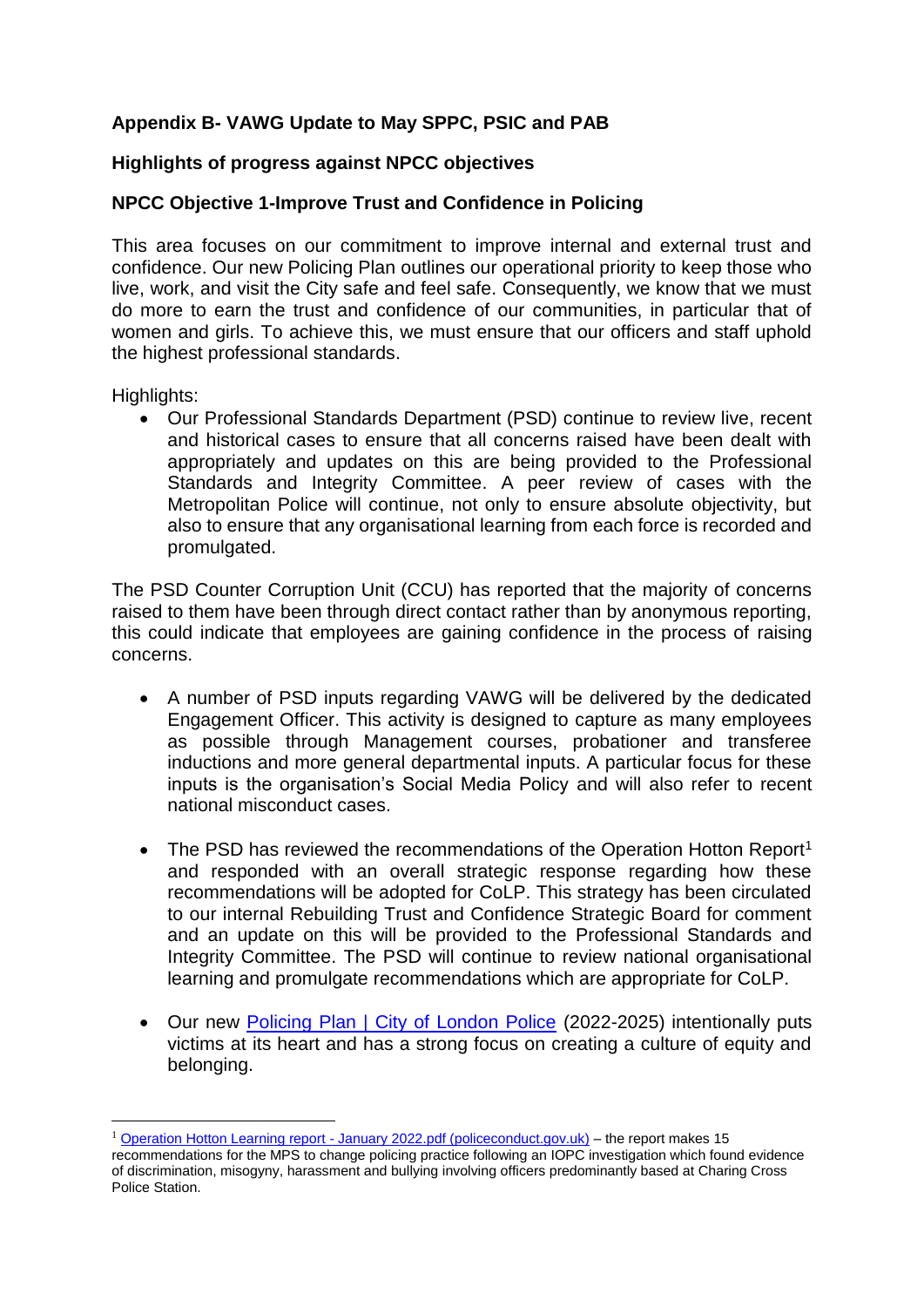

This plan has now been published internally and externally. Furthermore, our own comprehensive internal communications strategy will ensure that all of our workforce understand what the priorities and values mean to them.

• On the 11th March 2022, Commissioner Angela McLaren opened the Force's first 'Our People' conference which welcomed around 150 Police Officers and Staff at managerial level from across the organisation. The Force's new values were introduced ('Compassion' has now joined 'Integrity' and 'Professionalism') with an emphasis on compassion, which applies not only to how we interact with the people we serve, but also in how we treat one another within the organisation. A number of important areas around Equality and Inclusion were the focus of the day, in particular VAWG, Race and Ethnicity, with a focus on leaders reflecting on their personal responsibility to make CoLP a more inclusive organisation. Feedback from the event is that this was hugely successful and impactive.

## **NPCC Objective 2- Relentlessly Pursue Perpetrators**

This area focuses on our ongoing commitment to bring more perpetrators of violence against women and girls to justice, working with partner agencies as a "whole system" response. This also includes work to reduce case attrition and to address the concerns and experiences of the victims.

- Public Protection are undertaking a capability review to ensure that the CoLP's operational response meets the public calls for service regarding VAWG. This piece of work not only seeks to examine specialist 24/7 availability but also wider training requirements for the whole workforce.
- To ensure that the highest investigative standards are maintained within VAWG investigations, there is now a process for a monthly dip-check of investigations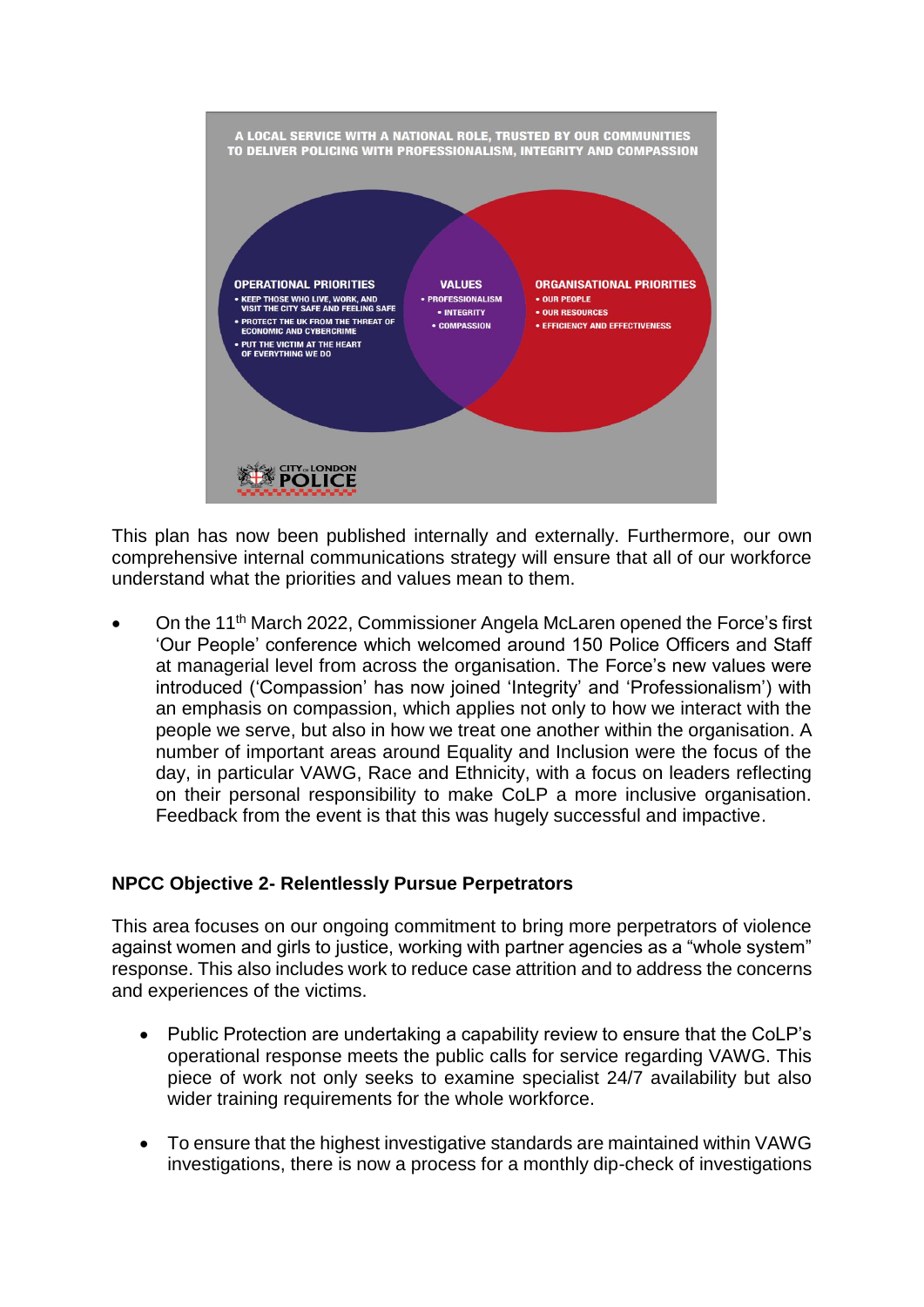completed by the Crime Scrutiny Board and an independent Detective Chief Inspector from the Professionalism and Trust department. This also enables any organisational and individual learning to be captured and remedies implemented at the earliest opportunities.

• Public Protection are completing a review on offender management processes, in particular regarding managing offenders' post-conviction who are subject to civil orders, such as Domestic Violence Protection Orders and Stalking Protection Orders. This will support the Government's new Tackling Domestic Abuse Plan<sup>2</sup> and outline our approach in tackling domestic abuse through prioritising prevention, supporting victims, pursuing perpetrators and working with the CPS to build a stronger system.

**NPCC Objective 3- Create Safer Spaces (\***this section has been written in consultation with the City of London Corporation)

This area focuses on protecting women and girls in public spaces, at home and online. We will continue to work closely with our partners and in particular the City of London Corporation (CoLC) to protect women from victimisation in there spaces.

Highlights:

- Following on from the Home Office funding award to raise awareness regarding the 'Street Safe' application<sup>3</sup>, the renewed advertisement campaigns have now gone live. The next stage of this campaign will be to review the data collected over the coming months, and whilst working with the CoLC, identify what improvements can be made to increase feelings of safety in the City.
- The funding also received for the 'Reframe the Night' campaign<sup>4</sup> (please see graphics in Appendix C) has provided the opportunity for joint advertisement with the CoLC around the City. So far, the campaigns on social media and within City of London train stations, have resulted in 9.3 million adult impressions through JCDecaux signage. The campaigns remain live, and Members will be updated in the September report.
- The Home Office funding received to enhance the 'Ask for Angela' campaign, through provision of Welfare And Vulnerability Engagement (WAVE) training to 100 licensed venues across the City remains underway. This will continue to ensure that trained staff at those venues are able to prevent and respond to incidents of VAWG.

 $\overline{a}$ <sup>2</sup> [Tackling Domestic Abuse Plan -](https://www.gov.uk/government/publications/tackling-domestic-abuse-plan) GOV.UK (www.gov.uk)

<sup>&</sup>lt;sup>3</sup> This is a website [\(StreetSafe | City of London Police\)](https://www.cityoflondon.police.uk/notices/street-safe/street-safe/) which encourages people to report any areas they feel unsafe and reasons why they feel unsafe, for example poor street lighting. This will enable both the Police and Corporation to address the issues raised.

<sup>4</sup> This is an awareness campaign largely delivered to the public in the City to challenge myths and misconceptions around sexual harassment. The emphasis will be on men to think about changing their behaviour, rather than putting the responsibility on women to change their behaviour to keep themselves safe. Please note that in the previous report this was entitled 'Good Night Out', however the terminology has now changed.